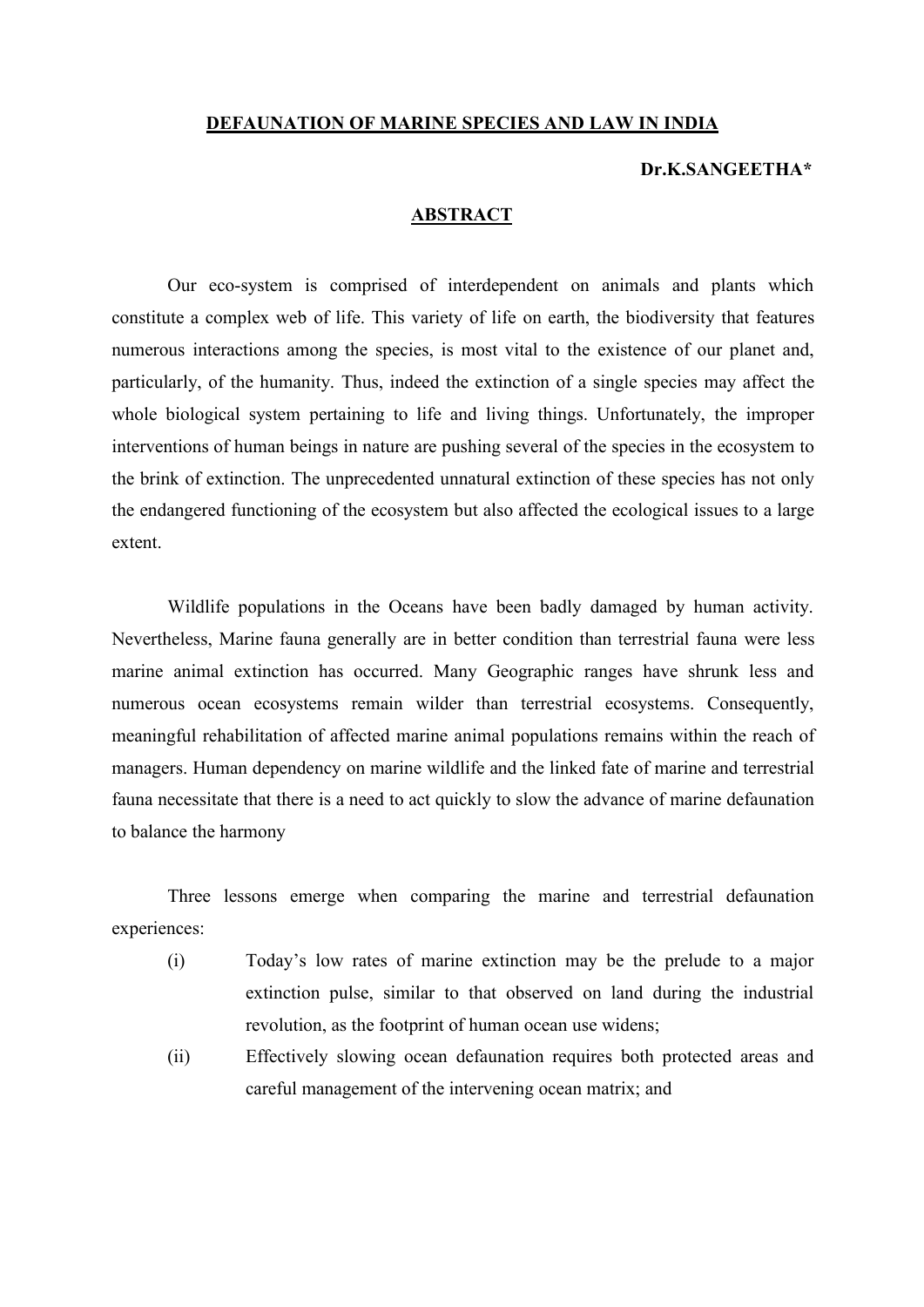(iii) The terrestrial experience and current trends in ocean use suggest that habitat destruction is likely to become an increasingly dominant threat to ocean wildlife over the next 150 years.

#### **KEY WORDS:**

Ocean Eco – System, Ocean Defaunation, Legislation in India, Threat to Marine Flora and Fauna.

# **Dr.K.SANGEETHA\***

## **INTRODUCTION:**

.

Our eco-framework is involved related on creatures and plants which establish a mind boggling web of life. This assortment of life on earth, the biodiversity that highlights various cooperation's among the species, is generally crucial to the presence of our planet and, especially, of the humankind. Along these lines, in reality the termination of solitary animal groups may influence the entire organic framework relating to life and living things. Sadly, the ill-advised intercessions of individuals in nature are pushing a few of the animal types in the environment to the verge of termination. The exceptional unnatural elimination of these species has the imperiled working of the biological system as well as influenced the natural issues to an enormous degree.

Natural life populaces in the Oceans have been severely harmed by human action. By and by, Marine fauna for the most part are in preferable condition over earthly fauna were less marine creature annihilation has happened. Numerous Geographic reaches have contracted less and various sea biological systems stay more stunning than earthbound environments. Thus, important recovery of influenced marine creature populaces stays inside the compass of administrators. Human reliance on marine untamed life and the connected destiny of marine and earthly fauna require that there is a need to act rapidly to slow the development of marine defaunation to adjust the congruity

Marine defaunation, or human-caused creature misfortune in the seas, developed strongly just many years prior, while earthbound defaunation has been happening far longer. In spite of the fact that people have caused worldwide marine terminations, this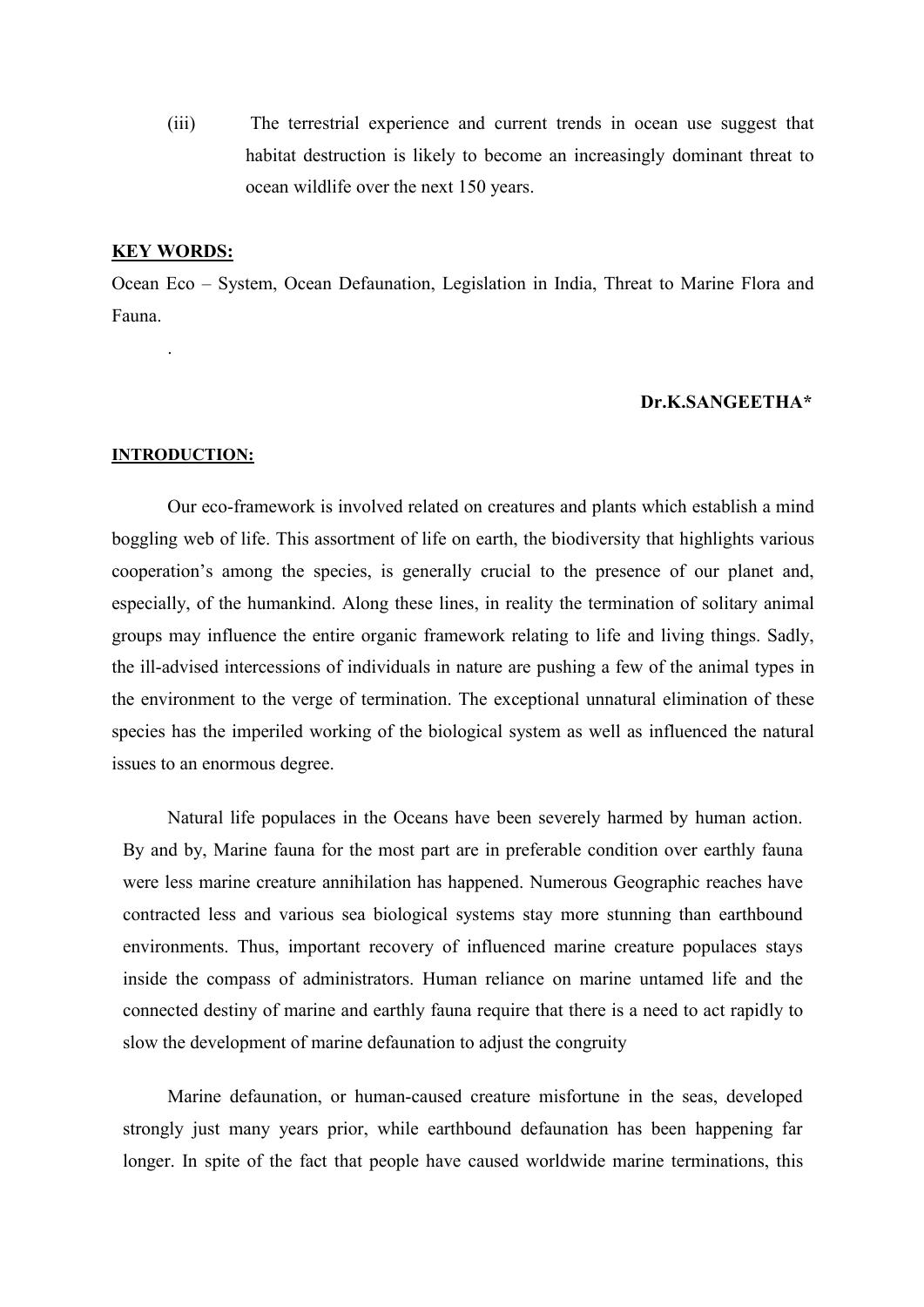has significantly influenced marine natural life, changing the working and provisioning of administrations in each sea. Ebb and flow Ocean patterns combined with earthly defaunation inquire about show and recommend that marine defaunation rates will quickly heighten as human utilization of the seas industrializes. In spite of the fact that ensured regions are an integral asset to tackle sea efficiency, particularly when structured in light of future atmosphere, extra administration methodologies will be required. By and large, territory debasement is probably going to increase as a significant driver of marine untamed life misfortune. Proactive intervention can avert a marine defaunation disaster of the magnitude observed on land.

From unknown creatures to Charismatic mega fauna, these disappearances in the ecosystem happen frequently. On land, animals like Orangutan, Black Rhinos, Amur Leopard and Giant Pandas are some of the most critically endangered species in the world. Similarly, many marine species including Marine mammals, Sea turtles and Salmonids are also on the edge of extinction as climate change and overfishing become a major threat to their existence. According to the International Union for Conservation of Nature (IUCN), hundreds of marine species across the world come under the categories of endangered and critically endangered species. IUCN, at regular intervals, determines the status of species considering the probability of their extinction, from least concern to extinct. Some of these majorly endangered and recognizable marine species are named here.

#### **1. Hawksbill Turtle (Eretmochelys imbricate)**

Found in the tropical regions of all the world's oceans, gulfs and seas- mostly in coral reefs, the Hawksbill Turtle's population has been estimated to have declined by 80% over the last century. Known to be a subject of heavy trafficking in the tourist trade in tropical regions for its meat and shells, these turtles are being killed mercilessly for quite a period of time. The colorful shells of the Hawksbill Turtle, with beautiful patterns, make them a valuable item in the market, often sold as "tortoiseshell." Even though in many countries harvesting of its eggs is banned, the practice could not be ceased completely. The declination of its population has also resulted due to the degradation of coral reef species which the Hawksbill Turtle primarily feed on. According to marine conservatives, this family of the turtle is the living representatives of reptiles that have existed in our oceans for the past hundred million years and these turtles are vital for the existence of seagrass beds and coral reefs.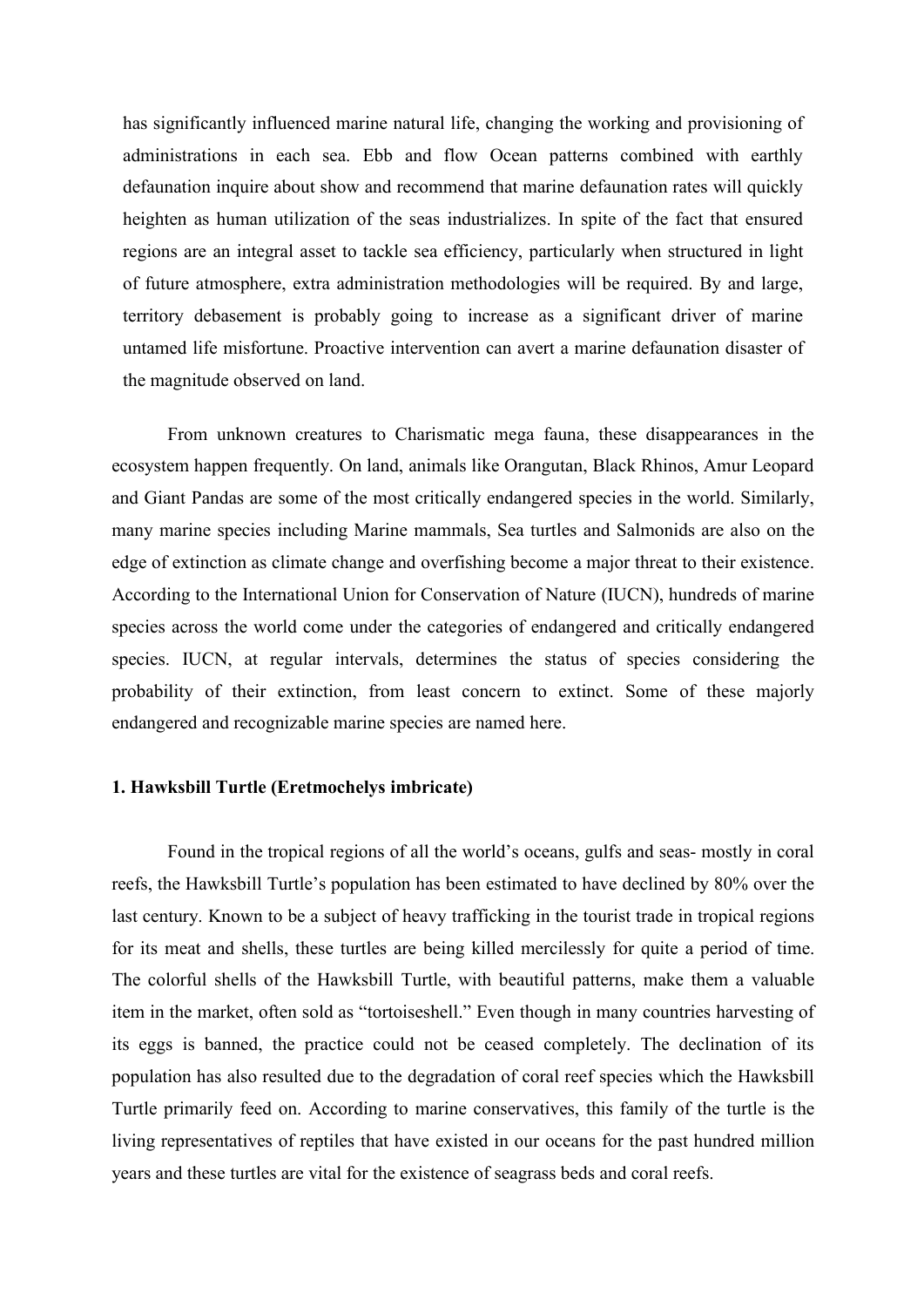# **2. Vaquita (Phoeocna sinus)**

An inhabitant of the shallow, murky waters off the shore of the Baja Peninsula in Mexico, Vaquita is the world's smallest and critically endangered cetacean. This rare marine mammal in the world is on the brink of extinction only after a half-century of its first sighting. Features of Vaquita include the dark rings around their eyes, lips with dark patches and a thin line from mouth to dorsal fins. Extensive use of gill-netting for fishing in the Gulf of California has endangered this marine species, resulting in a gradual drop in population since the 1940s.The gill-netting operation may have been ceased to exist in 1970, but the population fall persists for as much as 15% every year. According to reports, there is only a dozen of this marine mammal left in the world since the percentage of decline in their population was as much as 90% since 2011.

#### **3. Blue Whale (Balaenopteramusculus)**

The largest living mammal on earth, the blue whale belongs to the baleen whales and features more than 100 feet in length and around 200 tonnes in weight. There are at least three subspecies of Blue whale and these could be found migrating from both poles in the oceans around the world. Sits on top of the food chain, whales have a significant role in maintaining a healthy marine environment. Unfortunately, the excessive commercial hunting has resulted in the decrease of its population drastically and now has posed athreat to its mere existence even though an international ban was constituted in 1966. According to IUCN's 2016 estimate, the global population of the Blue Whale is 10,000–25,000.

# **4. Kemp's Ridley sea turtle (Lepidochelys kempii)**

The Kemp's Ridley sea turtle, also known as the Atlantic Ridley sea turtle, is a rarest and smallest sea turtle and is endangered to a severe degree. Primarily found in the Gulf of Mexico, the Kemp's Ridley sea turtle often migrate to the Atlantic Ocean only to come back to lay eggs. This group turtle has a unique way of nesting habits. The female turtles arrive in large numbers- a procession called Arribadas- in a single beach to lay eggs. Unfortunately, the conditions such as loss of habitat, marine pollution and entanglement in fishing nets etc. have resulted in the huge decline of the population of the Kemp's Ridley sea turtle. Thus,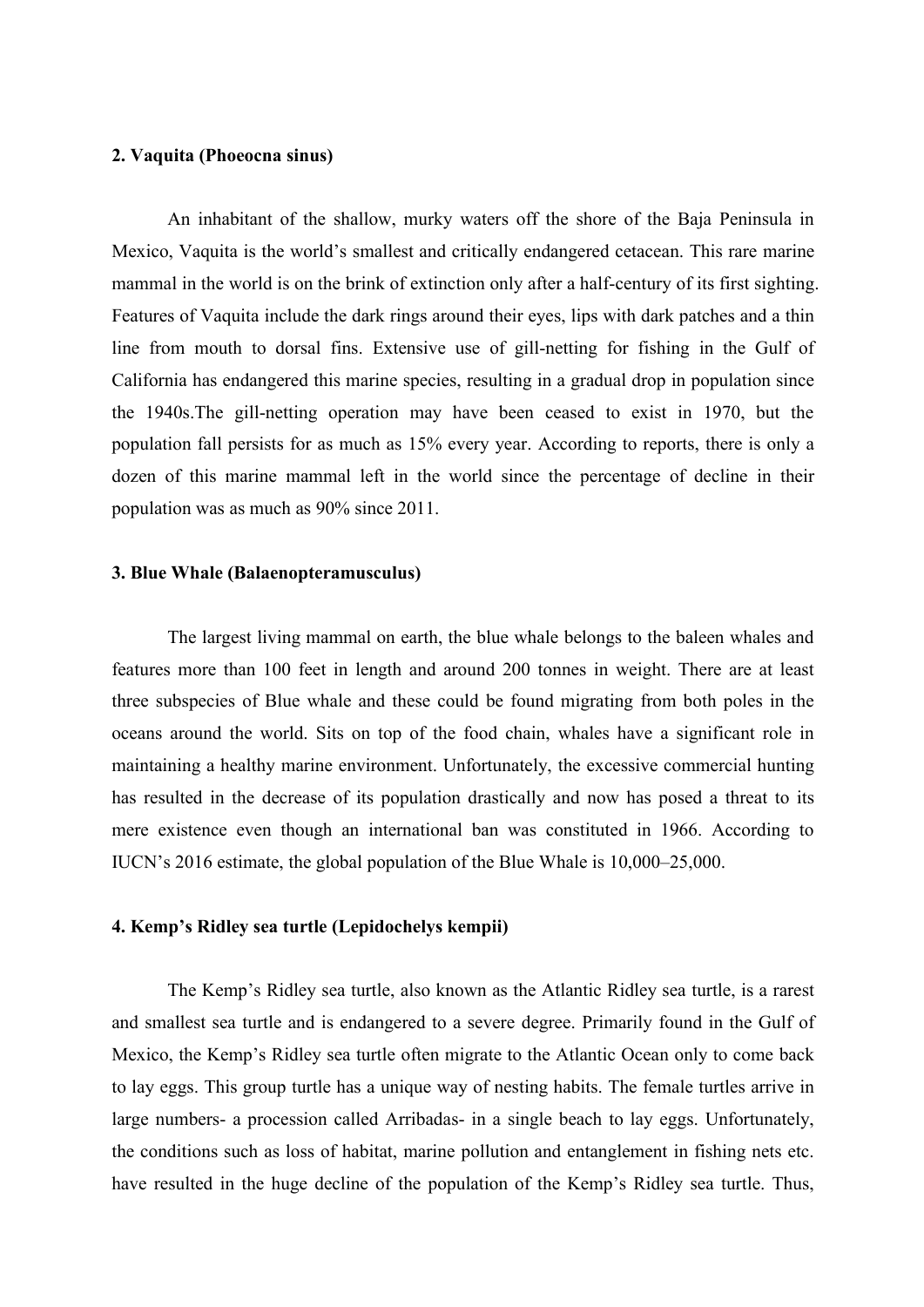harvesting of eggs have been made illegal and research projects of incubating and hatching the eggs in temperature-controlled rooms have been undertaken to save this endangered marine species.

#### **5. Steller Sea Lion (Eumetopiasjubatus)**

Evidently the largest member of the Otariid family and the fourth largest of all seal species, this eared seal could be located in the cold coastal waters of the North Pacific. Also known as the northern sea lion, the species is named after Georg Wilhelm Steller, a naturalist who first discovered them in 1741. The high risk of predation by Killer Whales and fishing and harvest by native Alaskans and Canadians for meat, oil, hides and other by-products make this marine life vulnerable to endanger. According to reports, its population has declined by more than 60% due to both natural and human threats since the 1960s. However, the eastern Steller sea lion was omitted from the U.S. Endangered Species List in 2013 after their increasing population in the recent years.

# **6. Hammerhead Shark (Sphyrna mokarran)**

Traced in the tropical regions of the oceans around the world, the Hammerhead shark belongs to the family Sphyrnidae and was given the name because of its "hammer" shaped head. The Hammerhead sharks typically have 0.9 to 6.0 m length and up to 580 kg weight. Known as aggressive hunters, these sharks are feed on smaller fish, squid crustaceans and octopuses, while there are reports of unprovoked attacks on humans by the shark. These migratory sharks are subjected to being victimized for its fin. Even the process itself is horrifying as the sharks are caught by fishermen, dragged on board and is cut off their fins while they are still breathing. The remaining carcass is thrown into the water and eventually, it bleeds to death. Albeit there is a ban imposed upon shark finning in many countries, the result has been abortive as the demand and high price paid for it in the Asian market drives the illegal harvest system, endangering these marine species' survival.

#### **7. Fin whale (Balaenopteraphysalus)**

Also known as common rorqual, Fin whale is the second-largest mammal on the planet after Blue Whale. With a maximum length of 25.9 meters, the Fin Whale has an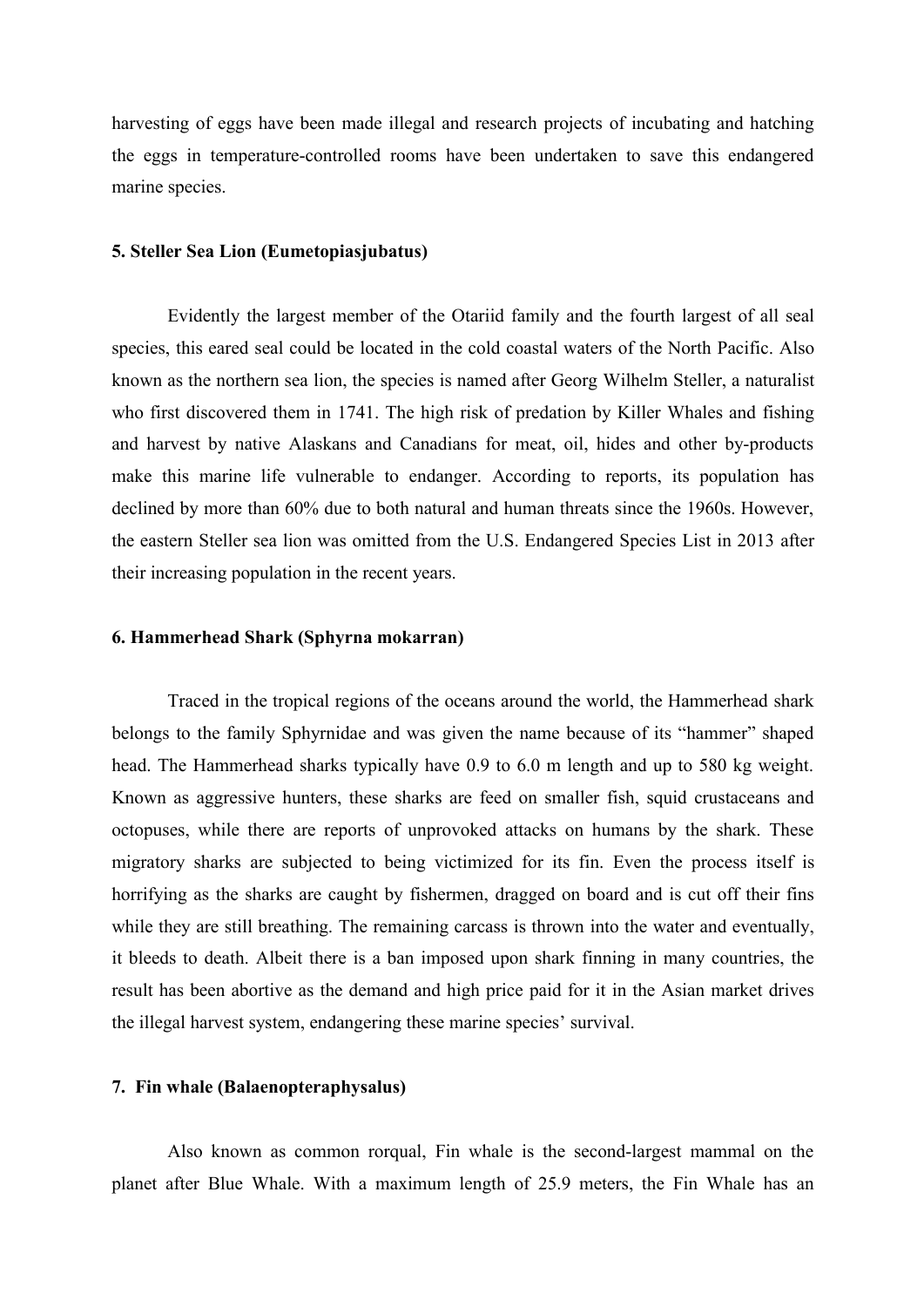estimated weight of about 114 tonnes. Like all the other whales in our oceans, the Fin Whale is also a victim of hunting for a long period of time. According to estimates, the global population of Fin Whale ranges from below 100,000 to around 119,000. Humpback Whale, another rorqual species, has also been listed as an endangered marine species. Before the introduction of whaling moratorium in 1966, these species were hunted to extinction for its fur and flesh for meat, while the population dropped by 90%. Currently, around 2,500 Humpback Whale is believed to surviving in the world.

#### **8. Hector's Dolphin (Cephalorhynchushectori)**

Found off the coast of New Zealand, Hector's Dolphins are the smallest dolphins in the world and the prominent dolphin in the genus Cephalorhynchus. Mostly sighted around the South Island, the world's rarest dolphins' features include black markings on the face, stocky bodies and creamy white throat and belly. One group of Hector's Dolphin will be comprised of two to eight members. Unfortunately, there is a significant decline in their population as trawl fisheries and bottom-set gill nets cause the death of these species. Most number of deaths happens in the fishing nets. One of the two sub-species of Hector's Dolphin, Maui's dolphin, is considered to be a most endangered one. According to the survey conducted by the New Zealand Department of Conservation in 2010-11, the estimated population of these dolphins is 55.

#### **9. Hawaiian Monk Seal (Monachusschauinslandi)**

A native of the Northwestern Hawaiian Islands, Hawaiian Monk Seal is one of the earless seals who live in the warm beaches, unlike other seals. This endangered marine mammal is one of the two remaining in this species-monk seal- along with the Mediterranean monk seal, while third species from this family, the Caribbean monk seal, has already disappeared from the planet. According to the recent research, there are only around 1,400 Hawaiian Monk Seal remaining on the Islands now. The existence of these seals is threatened by commercial hunting for meat, oil and skin, attack from predators including tiger sharks, marine debris and entanglement in fishing nets.

#### **10. Green sea turtle (Cheloniamydas)**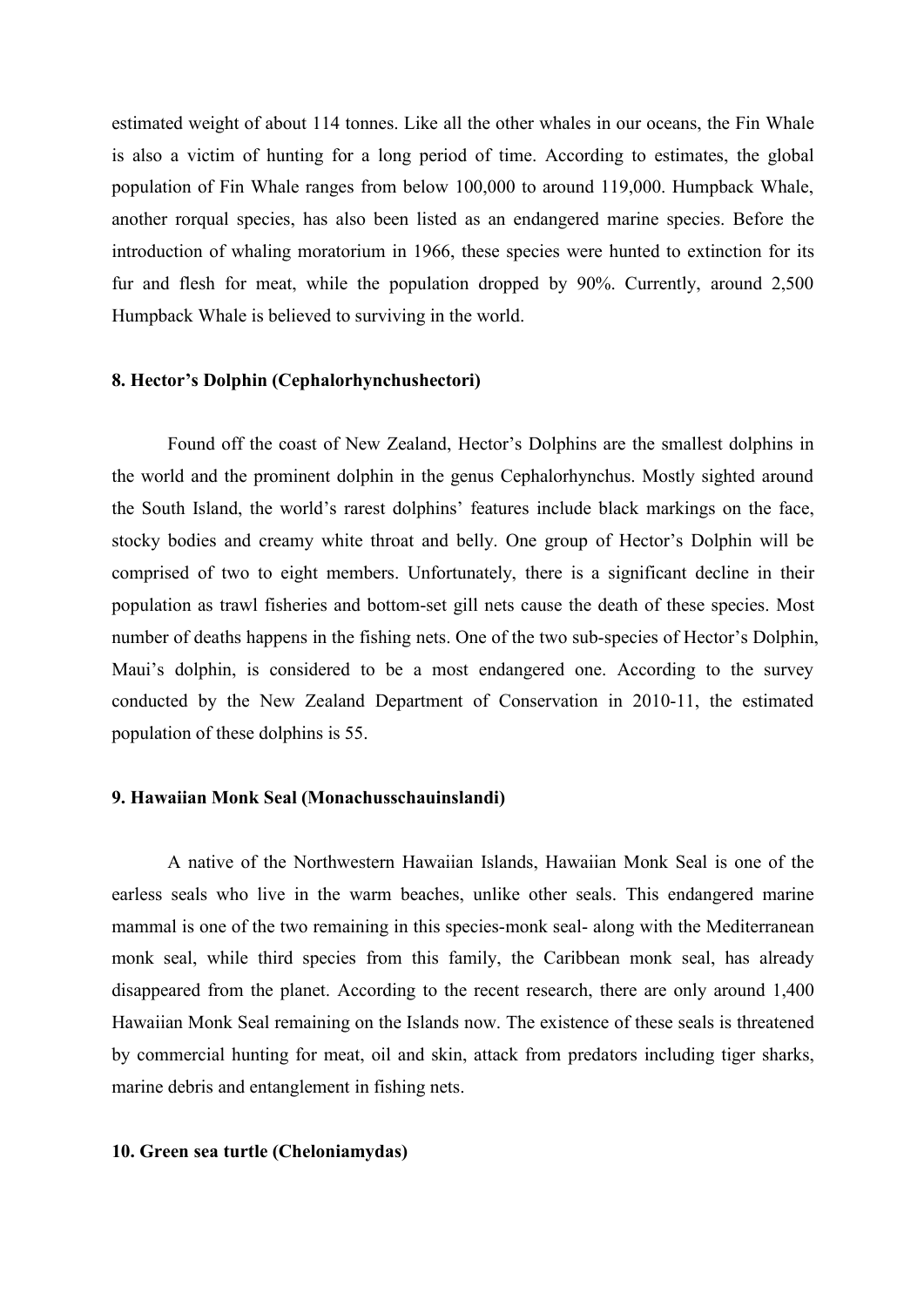One of the largest sea turtles, Green Sea Turtle is a herbivore and can be found in the tropical and subtropical seas. The Green Sea Turtle's name comes from the colour of the fat that found underneath its carapace. Like many other turtle varieties, Green Sea Turtles also migrate from its hatching beaches to feeding grounds. Since these sea turtles are always been a popular food item, the hunt for turtles and their eggs is threatening their lives. The loss of sandy beaches, marine population and careless fishing methods also have added to the decline of their population.

Apart from these mammals and turtles, salmonids and seabirds also have confronted the menace of endangered ocean species. The Maritime Mammal Protection Act of USA (MMPA-1972) and The Endangered Species Act of USA(ESA-1973) have contributed so far to salvage this ocean life but it requires adequate awareness about these issues and the transcendence of the human behaviour in accordance to that, which can inevitably make a difference for these ocean endangered species. However, exotic species may also seriously disrupt delicate ecological balances and may produce a plethora of unintended yet harmful consequences.

Three lessons emerge when comparing the marine and terrestrial defaunation experiences: (i) Today's low rates of marine extinction may be the prelude to a major extinction pulse, similar to that observed on land during the industrial revolution, as the footprint of human ocean use widens; (ii) Effectively slowing ocean defaunation requires both protected areas and careful management of the intervening ocean matrix; and (iii) The terrestrial experience and current trends in ocean use suggest that habitat destruction is likely to become an increasingly dominant threat to ocean wildlife over the next 150 years. It is here that there exists a strong market for traditional medicines made from these animal parts.

## **Protection of Endangered Species at National Level**

Endangered species in India comprise large varieties of rare species of wild animals, aquatic animals and insects. Indian wildlife consists of numerous species of birds, mammals, reptiles etc, and is well known for comprising one of the richest varieties in the world. The Indian wildlife also contains several endangered species that are living critically on the verge of extinction. An endangered species is defined as a population of a living being that is at the danger of becoming extinct because of several reasons. Either they are few in number or are threatened by the varying environmental or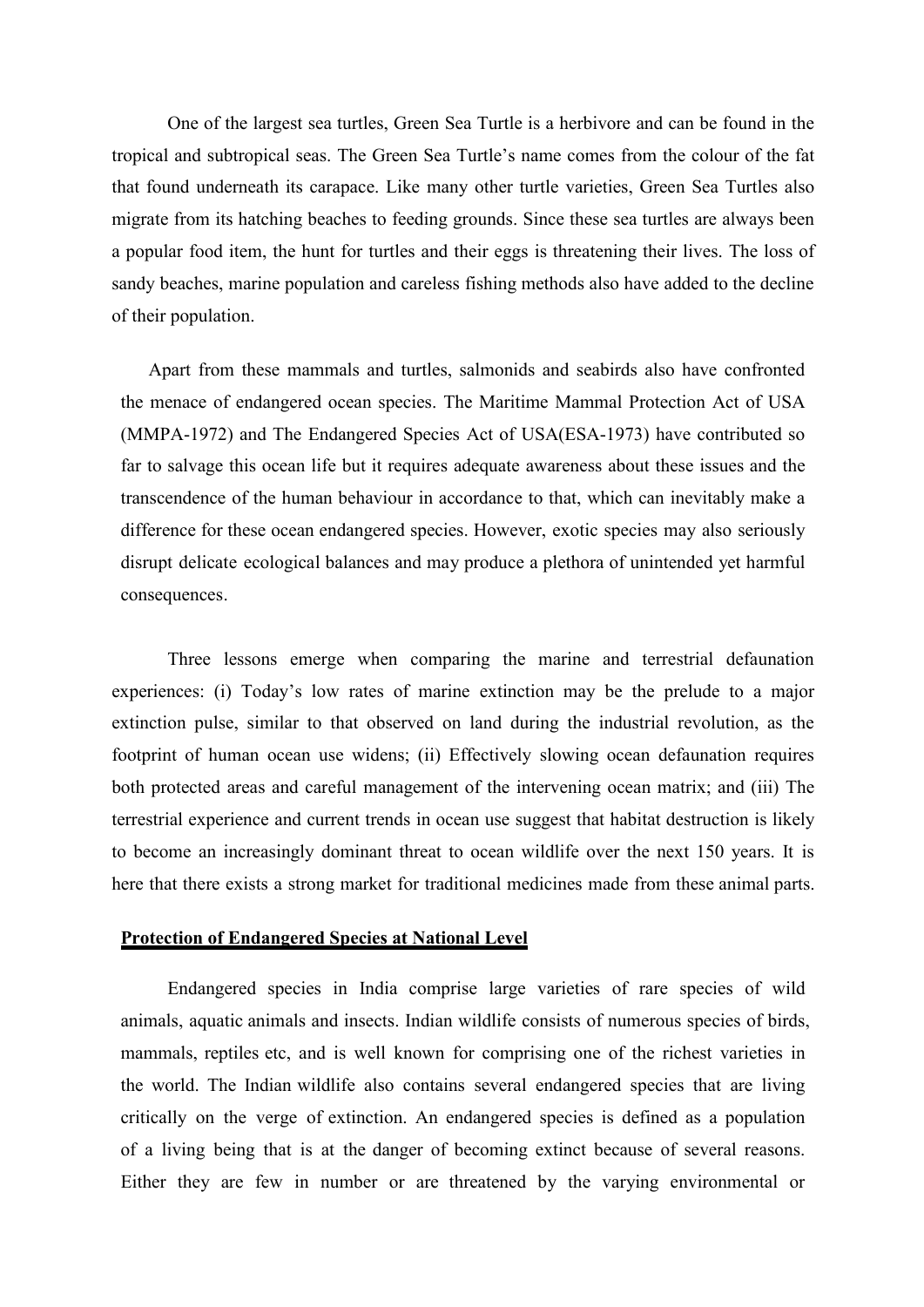predation parameters. The endangered species in India have been identified by different national and international organizations like the World Wildlife Fund (WWF), International Union for Conservation of Nature and Natural Resources (IUCN) and the wildlife institute India (WII).

# Statistics of Endangered Species in India

As per the official records, in India, there are over 1.30 Lacs endangered animal species, although some experts believe that the number may be even more than the projected figures. However, some claim that the number is actually much more. The number of endangered species in India accounts for around 8.86 % of the world`s mammals. The mammals are extended over 186 genera, 45 families and 13 orders out of which around 89 species are listed as threatened in the IUCN Red List of Threatened Animals (IUCN 2006).

## Types of Endangered Species in India

The endangered species in India have been divided into 4 main categories

- 1. Critically Endangered (CR)
- 2. Endangered (EN),
- 3. Vulnerable (VU) and
- 4. Threatened.

This classification was done by the International Union for Conservation of Nature and Natural Resources (IUCN) and Wildlife Institute of India (WII), in the year 2004. The population of the endangered species has been decreasing with the passing time.

# **Critically Endangered and Endangered Species in India**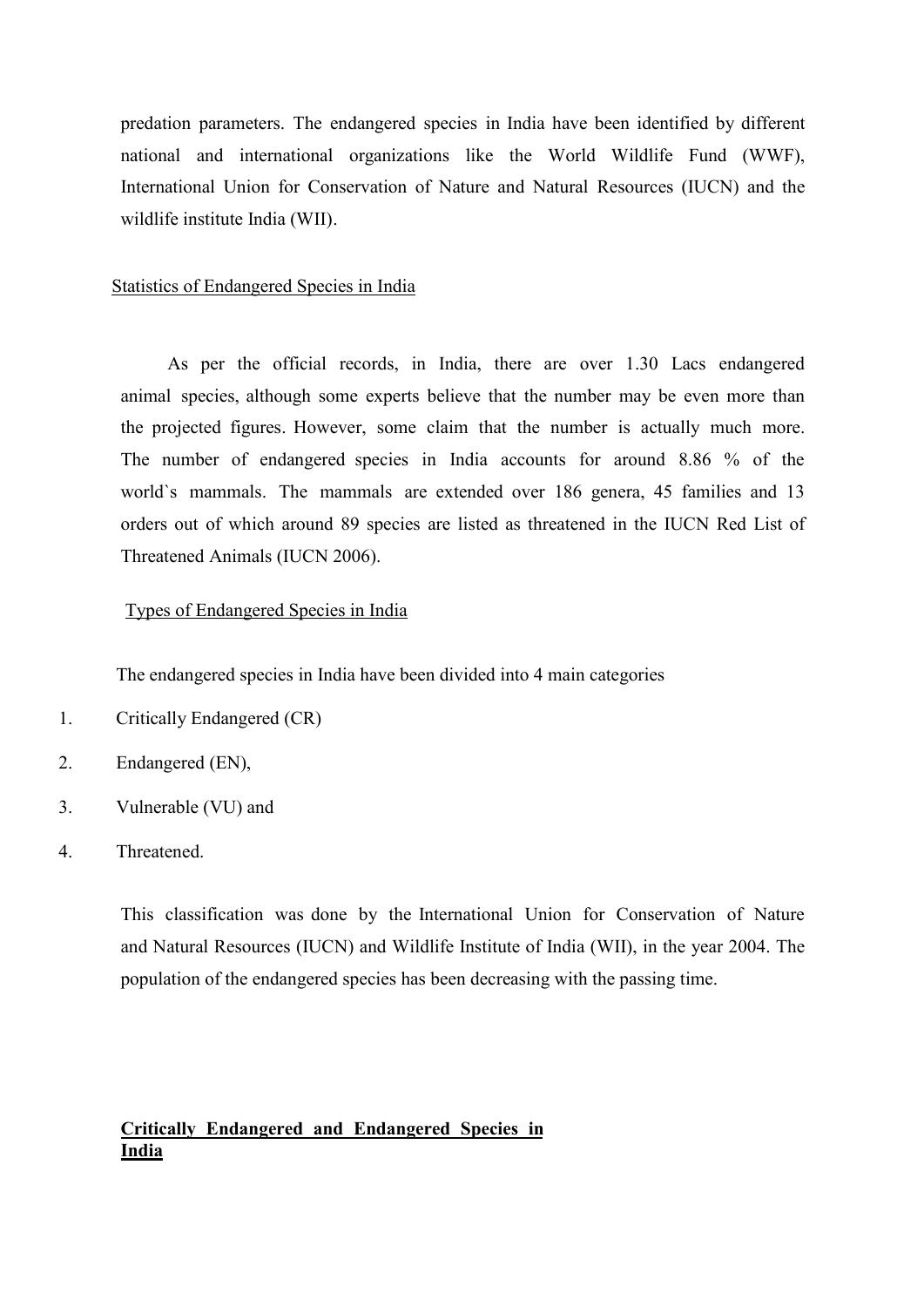Among the endangered species in India, one of the most critically endangered one is the Siberian Tiger. Another endangered species in India is one of the big cats, the Golden Leopard with black marks. The number of this species has been reduced to as low as 14,000 in India. The main reasons behind the decline of Leopard population in India have been the loss of habitat and also human population pressure on wildlife reserves in India. These reasons are also a matter of great concern for the other endangered species in India. The major reason behind the habitat loss is the spread of agriculture. The Royal Bengal Tigers were also extensively being captured for pet trade, zoos and research, as well as for use in Oriental medicine, in the past. With the encroachment of human activities on these lands, the natural habitat has been destroyed and has shrunk considerably. This has endangered not only the smaller avian, reptile and mammal's population but also eroded endemic flora and fauna.

## **Protection of wild life under Constitution of India:**

**Article 48 -** Organization of Agriculture and Animal Husbandry**.**

The State shall endeavor to organize agriculture and animal husbandry on modern and scientific lines and shall, in particular, take steps for preserving and improving the breeds, and prohibiting the slaughter, of cows and calves and other milch and draught cattle.

**Article 48A** (Protection and improvement of environment and safeguarding of forests and wild life)

The State shall endeavor to protect and improve the environment and to safeguard the forests and wild life of the country.

#### **Article 51- A-(g)** Fundamental Duties

It shall be the duty of every citizen of India - to protect and improve the natural environment including forests, lakes, rivers and wild life, and to have compassion for living creatures;

#### **Protection of wild life under Indian Penal Code**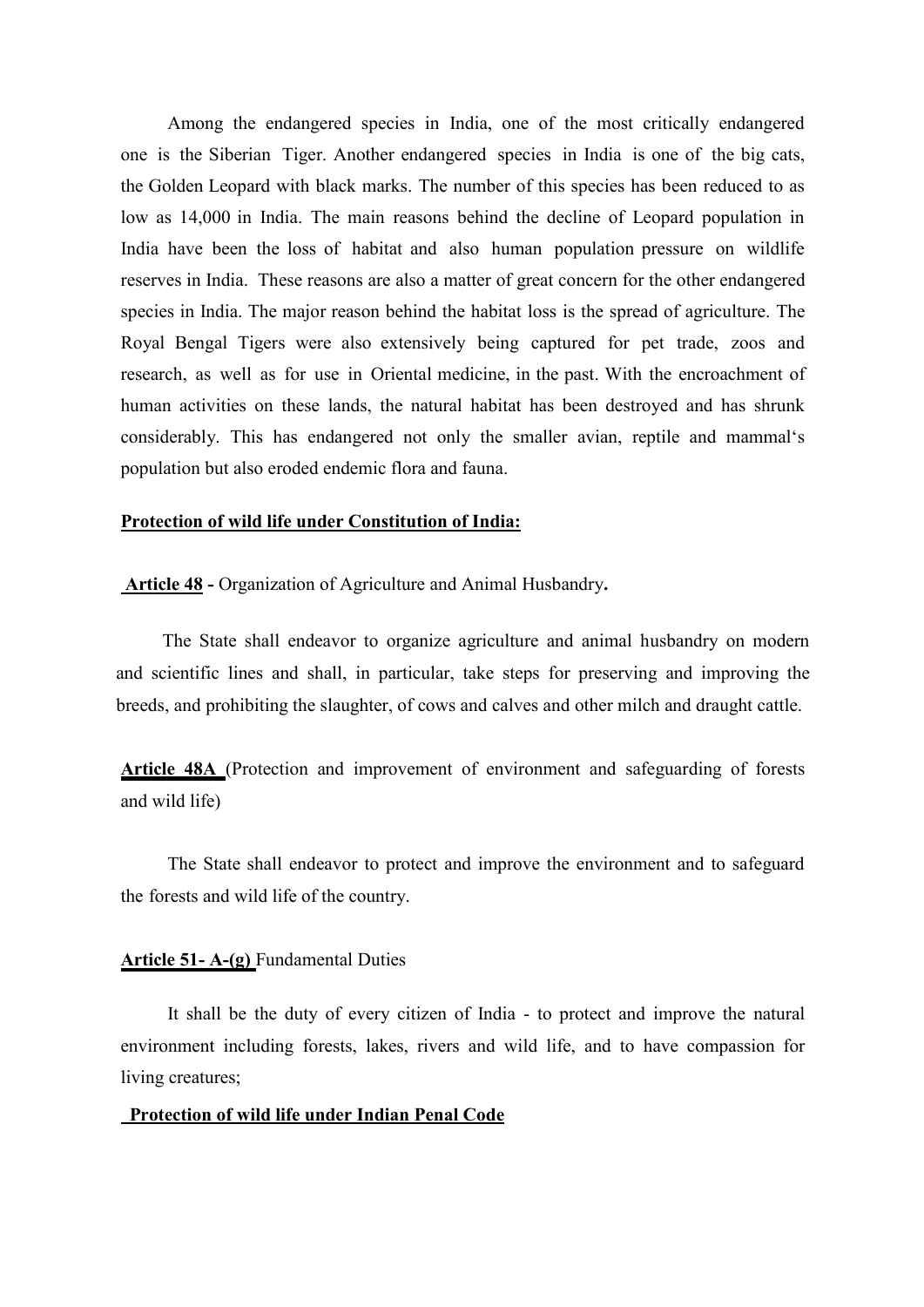**Section 47 defines**. **"Animal".** The word" animal" denotes any living creature, other than a human being.

# **Section 428 - Mischief by killing or maiming animal of the value of ten rupees-**

Whoever commits mischief by killing, poisoning, maiming or rendering useless any animal or animals of the value of ten rupees or upwards, shall be punished with imprisonment of either description for a term which may extend to two years, or with fine, or with both.

# **Section 429 - Mischief by killing or maiming cattle, etc., of any value or any animal of the value of fifty rupees**

Whoever commits mischief by killing, poisoning, maiming or rendering useless, any elephant, camel, horse, mule, buffalo, bull, cow or ox, whatever may be the value thereof, of any other animal of the value of fifty rupees or upwards, shall be punished with imprisonment of either description for a term which may extend to five years, or with fine, or with both.

# **Critical analysis of Position in India**

From obscure animals to Charismatic fauna, these vanishings in the environment happen as often as possible. Ashore, creatures like Orangutan, Black Rhinos, Amur Leopard and Giant Pandas are the absolute most fundamentally imperiled species on the planet. Essentially, numerous marine species including Marine warm blooded animals, Sea turtles and Salmonids are likewise on the edge of annihilation as environmental change and overfishing become a significant danger to their reality. As indicated by the International Union for Conservation of Nature (IUCN), many marine species over the world go under the classes of jeopardized and basically imperiled species. IUCN, at normal interims, decides the status of species thinking about the likelihood of their eradication, from least worry to terminate. A portion of these significantly jeopardized and unmistakable marine species are named here. Unfortunately agricultural land has been given the priority and the natural habitat has been eroded to make way for human occupation.India is a home to differing and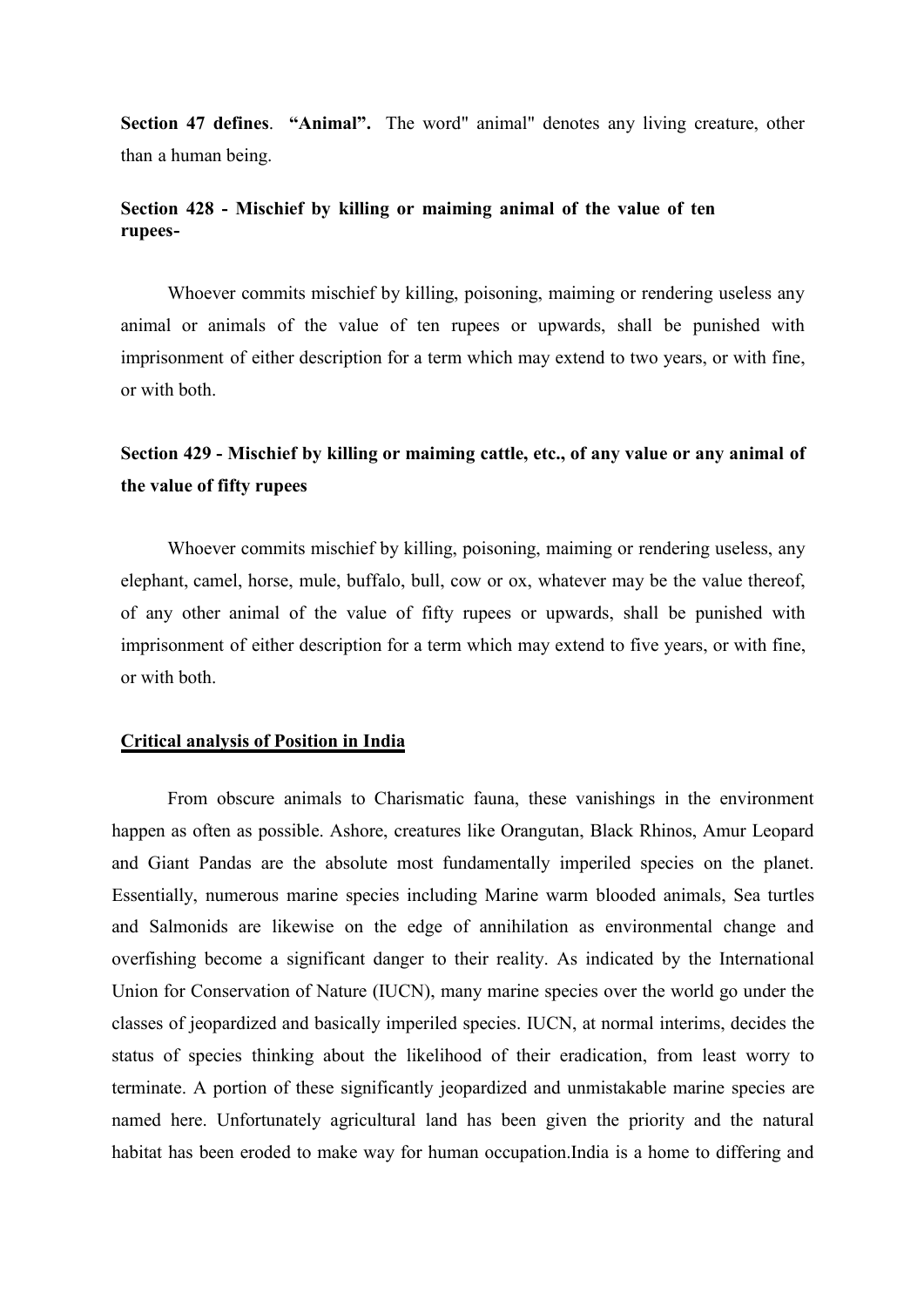rich untamed life which incorporates more than 172 imperiled species. This helped in increasing the awareness and subsequently the population of endangered and exotic species.

With the infringement of human exercises on these grounds, the characteristic natural surroundings have been decimated and have contracted impressively. Natural life in India is viewed as consecrated to the way of life and legacy of the nation. A lot of exertion has been made as a team with global ecological security and untamed life preservation associations to guarantee the wellbeing of the common natural surroundings of Indian natural life. Shockingly rural land has been given the need and the characteristic living space has been dissolved to clear a path for human occupation. It has different subsets in each state and the Central Government acts as the main advisory to each of these divisions.It was also known that less was known about 29 to evaluate their risk of extinction.

By-get was seen as the greatest risk to most of chondrichthyans angles other than the "pressure from high quality and modern fisheries." The assessors were of the view that the "expanding decrease in the degree and nature of living space because of seaside improvement and other anthropogenic unsettling influences, especially for those basic environments that numerous species rely upon coral reefs, mangroves, ocean grasses represent a genuine danger to the endurance of numerous species." India, which prohibited the misuse and exchange of 10 types of sharks and beams, had in 2015 restricted the fare and import of shark balances everything being equal.

"The Government can induct such activist in their disaster management task force." "Fishermen trained in scuba diving can be a great help in documenting marine biodiversity," said A. Biju Kumar, professor and head, Department of Aquatic Biology and Fisheries, University of Kerala. "The Scientific community needs help to do research. There are many universities outside India that depend on citizen scientists for biodiversity documentation. The research also gets community buy-in when their people are involved."It enables an increase in the population of these fishes and thereby sustainable livelihood opportunities for the fishing community through a longer length of the year.<br>The sea has always been like home for Tharunsri and protecting and conserving its

environment has become his passion. He has been doing this by organising seabed cleanups in the coast, building artificial reefs, protecting endangered species, training the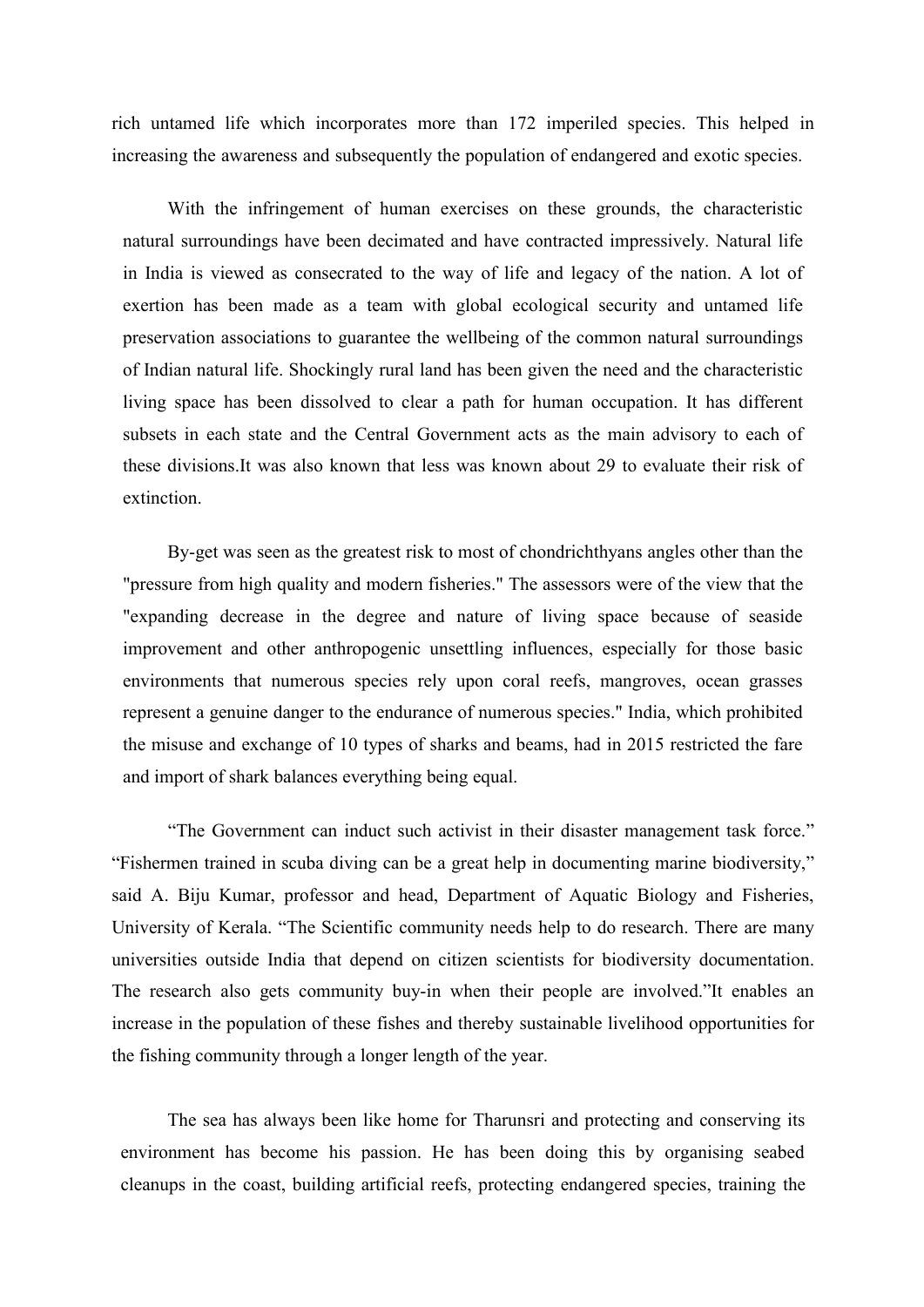marine police in special skills and even educating fishermen about the safe use of trawlers. "The most important issue now is to clean the seabed," said Tharunsri. The end-2015 floods in Chennai deposited unimaginable amounts of garbage into sea. So far his team has recovered nearly 200 kg of plastic bags, bottles and damaged fishing nets. If this is done the wrong way it can cause death, and many lives are unnecessarily lost every year."

## **CONCLUSION:**

Ancient India had a philosophy of environmental management principally enshrined in old injunctions as they were contained in many Scriptures and Smrities. Abuse and exploitation of nature for immediate gains was considered unjust, irreligious and against environmental ethics under the Hindu culture. The environmental ethic of nature conservation was not only applicable to common man but the rulers and kings were also bound by it.

According to the International Union for the Conservation of Nature, India has the highest number of extinct species. There are more endangered or threatened to fauna in India. The impact of human activity, changes in landscape, and in habitat play a role in endangering these species. China is a vast country with abundant natural resources and landscapes which provide habitats for a variety of wildlife. There are over 4,400 species of vertebrates including 1,244 species of birds, 430 mammals, 208 amphibians, 350 reptiles, and 2,300 fishes in the Sea. China is one of the Countries with largest number of wildlife species all these nations are making and appropriate Laws to protect and Conserve wildlife.

India is a home to very diverse and rich wildlife which includes over 172 endangered species. A great deal of effort has been made in the last sixty years to preserve the natural habitats as well as the population of the wildlife across the Indian landscape. With the encroachment of human activities on these lands, the natural habitat has been destroyed and has shrunk considerably. This has endangered not only the smaller avian, reptile and mammal's population but also eroded endemic flora and fauna.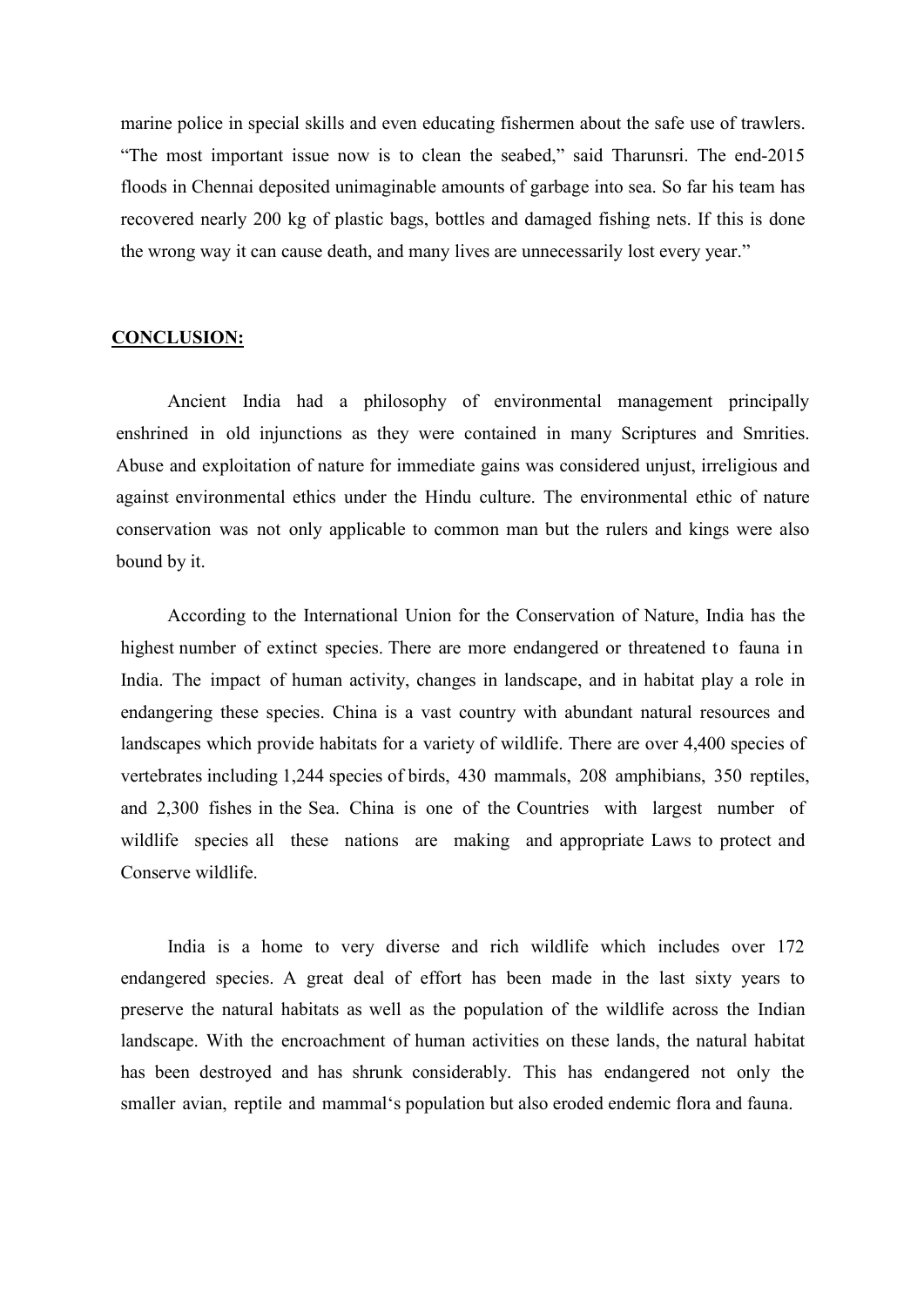$\overline{\phantom{0}}$